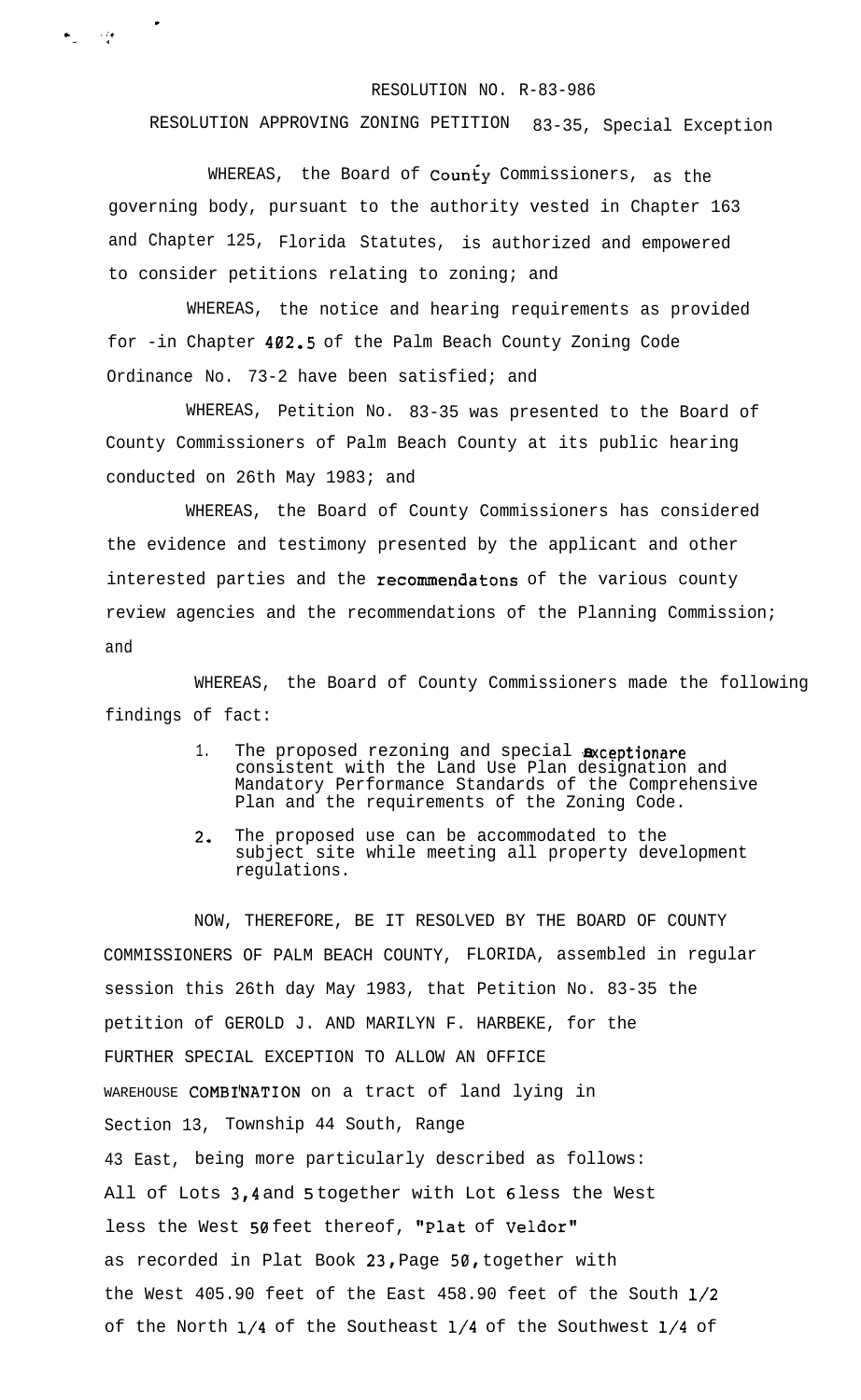Section 13, Township 44 South, Range 42 East. Said property located on the north side of Kelly Drive, approximately 138 feet west of Military Trail (S.R.809), was approved as advertised subject to the following conditions:

 $\sigma_{\rm m} = \sigma_{\rm m}$ 

- 1. The developer shall preserve existing significant vegetation on this property.
- 2. The developer shall construct and pave Kelly Drive from Military Trail to the project's west property line concurrent with on-site paving and drainage improvement according to a paving and drainage permit issued by the Office of the County Engineer.
- 3. The developer shall contribute \$821.00 toward the cost of meeting this project's direct and identifiable traffic impact to be paid at the time of issuance of permits on a prorata bases of \$250/1,000 sq. ft. office and \$62/1,000 sq. ft. for warehouse space.
- 4. The development shall retain onsite 85% of the stormwater runoff generated by a three (3) year storm per requirements of the Permit Section, Land Development Division, County Engineering Department.
- 5. The developer shall take reasonable precautions during the development of this property to insure that fugitive particulates (dust particles) from this project do not become a nuisance to neighboring properties.
- 6. The developer shall take necessary measures during the development of this property to prevent pollutant runoff to neighboring and nearby surface waters.
- 7. This entire site shall be unified by a Unity of Title prior to the issuance of building permits.
- 8. The developer shall construct a solid six foot wall along the Kelly Drive frontage supplemented by landscaping along Kelly Drive and walls as required by Code, all to be constructed prior to issuance of a Certificate of Occupancy.
- 9. If required by the Board of County Commissioners the developer will install "No Parking" signs along Kelly Drive at his expense.

Commissioner Bailey , moved for approval of the petition. The motion was seconded by Commissioner Wilken and upon being put to a vote, the vote was as follows:

> Peggy E. Evatt, Chairman -- AYE Ken Spillias, Vice Chairman -- AYE Dennis P. Koehler, Member -- AYE Dorothy Wilken, Member -- AYE Bill Bailey, Member -- AYE